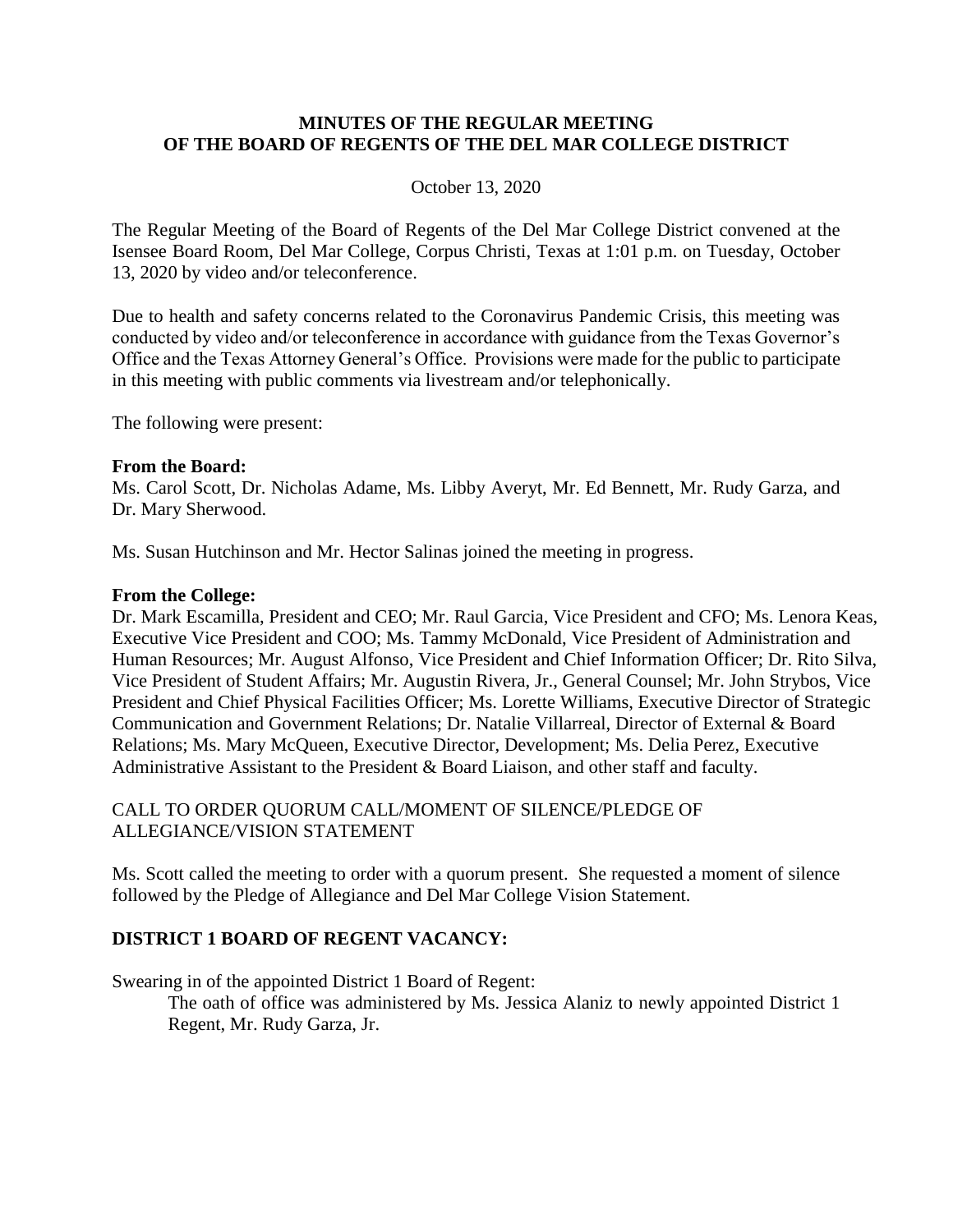**GENERAL PUBLIC COMMENTS** – The public was given the opportunity to provide public comments (both general and specific to any agenda item) by calling a toll-free phone line prior to the Board meeting and registering with their name and subject of public comment.

There were no public comments made for this meeting.

## **RECOGNITIONS:**

Dr. Jonda Halcomb presented Dr. Lucy James and Ms. Maria Cruz who received recognition for their accomplishments. Dr. James was awarded the 2020 Aileen Creighton Recipient award and Ms. Cruz was awarded the 2019-2020 Circle of Price Non-Exempt Recipient award. The honorees expressed their gratitude for their honors.

# **STUDENT SUCCESS REPORT……………………………….…………………..Dr. Rito Silva**

• Department of Nurse Education Annual NCLEX Pass Rate *(Goal 1: Completion)*

Dr. Escamilla provided opening remarks. Dr. Halcomb reviewed the national and state pass rates for Del Mar College's Registered Nurse and Vocational Nurse from 2016 to 2019. The 2019 national pass rate for Registered Nurses is 88.07% and Del Mar College's pass rate is 93.10%. The 2019 Del Mar College pass rate for Vocational Nurses is 100% up from 87.50% in 2016. Dr. Halcomb stated that the success is attributed to cohesive diversified faculty, nursing success centers, concept-based curriculum, and clinical simulations that help prepare students.

• SACSCOC Awarded Del Mar College membership of Level II, offering Bachelor of Science in Nursing Degree *(Goal 3: Academic Preparedness and Student Learning)*

Dr. Escamilla provided opening remarks and Dr. Jonda Halcomb introduced Dr. Evangeline DeLeon and Dr. Jennifer McWha who provided information regarding SACSCOC awarding Del Mar College membership of Level II for the Bachelor of Science in Nursing Degree. Dr. DeLeon advised that they plan on opening the application process in February of 2021 and have the first cohort to begin the Fall of 2021. Dr. McWha stated that the Bachelor of Science in Nursing Degree will be a three-semester full-time program.

# **COLLEGE PRESIDENT'S REPORT ............................................................Dr. Mark Escamilla**

• College Update Relating to COVID -19 *(Goal 4: Learning Environments)* 

Dr. Escamilla provided an update regarding the College's COVID-19 current condition and campus operations. Dr. Escamilla stated that the College is operating under Phase II of the Return-To-Campus protocol. The College has approximately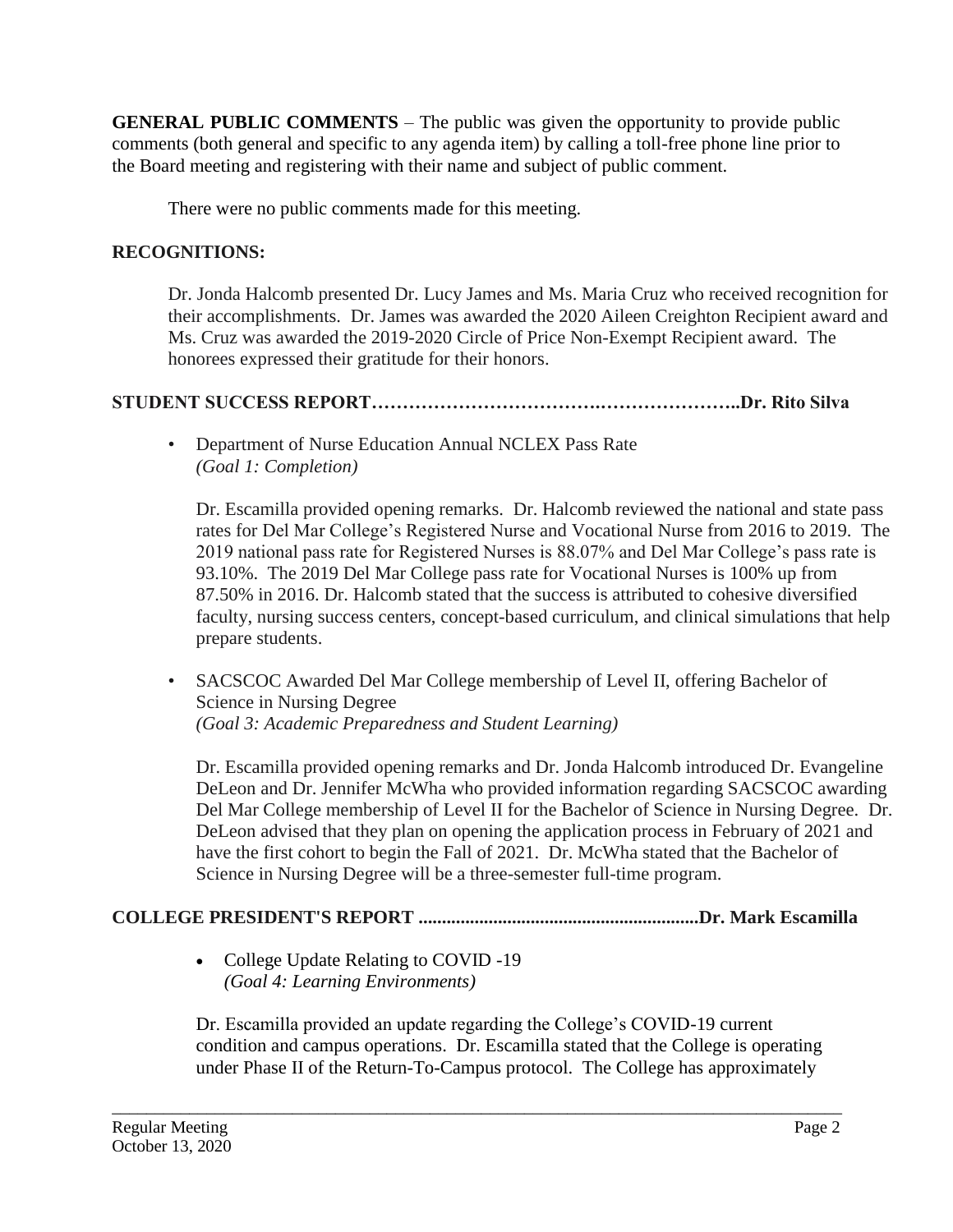60% instruction online and approximately 40% face-to-face instruction with the majority of face-to-face students attending class on the West campus. Del Mar College is providing alternative class schedules and shorter semester options for students. Dr. Escamilla stated he has asked the Administration to prepare multiple contingency plans for returning to campus which includes status quo, reducing faceto-face instruction, and expanding face-to-face instruction. Planning is key to get through the circumstances the College is currently under. Dr. Escamilla announced that the Fall commencement will be held virtually and will be broadcast on Friday, December 11, 2020 at 7 p.m. Also, Dr. Escamilla continues to work with TACCA in preparation for the 87<sup>th</sup> Texas Legislature and will be fully involved to provide information and advocacy for Del Mar College. He will provide the Board details at a future Board meeting.

• 2019-2020 Statistical Profile *(Goal 1: Completion)* 

The 2019-2020 Statistical Profile has been printed and will be mailed to each Board of Regent. An electronic version will be provided in compliance with ADA guidelines upon completion of technology concerns.

• CEO Report to Board for Title IX reporting under Texas Education Code – FY20 Annual Report *(Goal 5: Workforce Development, Community Partnerships, and Advocacy)* 

Dr. Escamilla provide information regarding the requirements for Title IX reporting under Texas Education Code - FY20 Annual Report. Dr. Escamilla also provided the Summary Data Report for the 2019-2020 Academic Year which shows the number of incidents during the September 1, 2019 through the August 16, 2020 time frame.

## **REGENT REPORT:**

• ACCT Leadership Congress Virtual Meeting, October 5 – October 8, 2020 *(Goal 5: Workforce Development, Community Partnerships, and Advocacy)* 

Chair Scott stated that a few of the Board of Regents attended the virtual Leadership Congress of the Association of Community College Trustees on October 5-8, 2020. Regents Scott and Averyt provided detailed information regarding several of the leadership sessions they attended.

## **STAFF REPORTS:**

 Student Enrollment Report......................................Dr. Rito Silva and Ms. Lenora Keas *(Goal 2: Recruitment and Persistence)*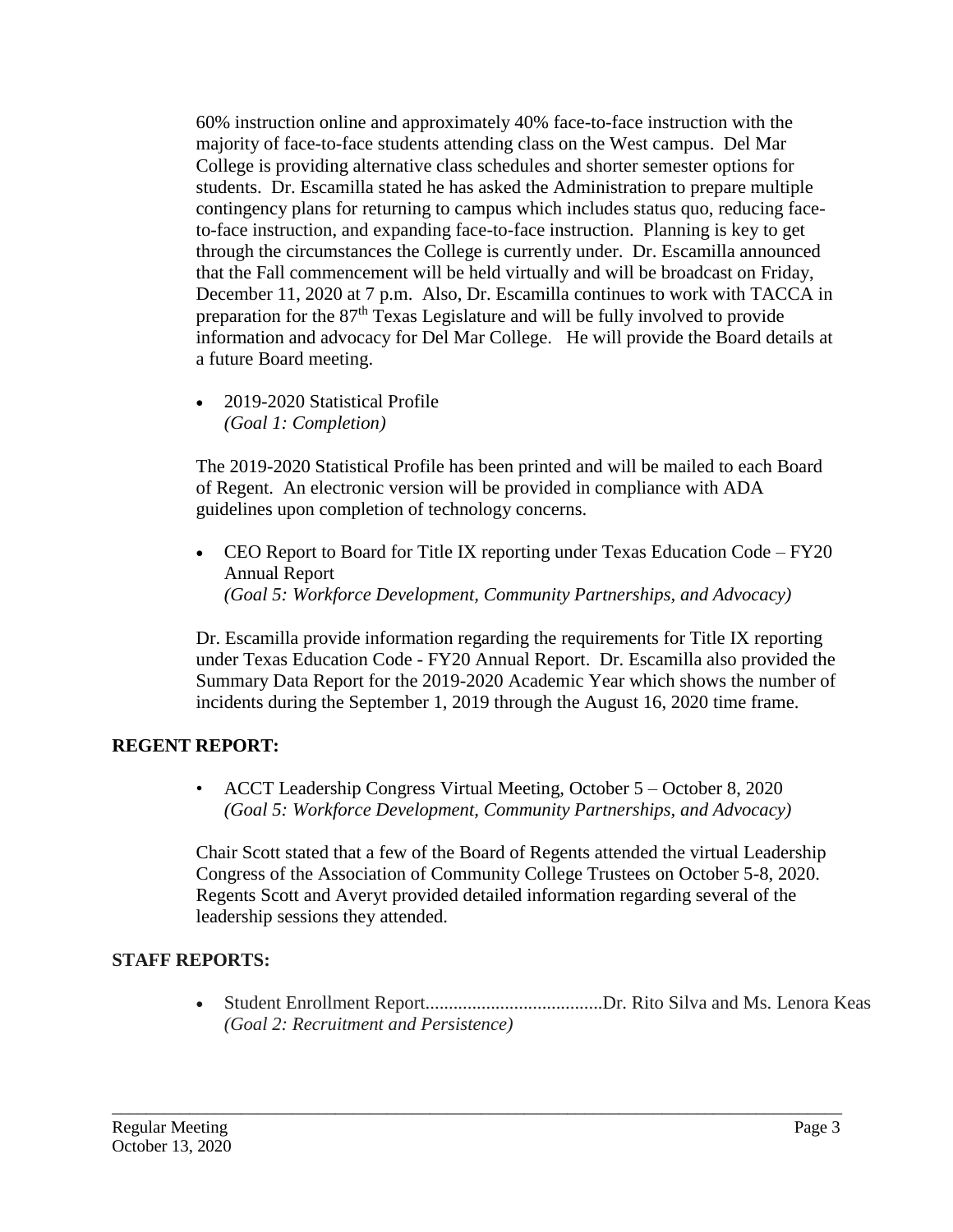Dr. Escamilla provided introductory remarks and introduced Ms. Lenora Keas. Ms. Keas stated the presentation will include discussion of the following: State of Texas biennium, base year for contact hours, formula funding, credit headcount and contact hours, initiatives to increase access for students Viking Islander Program and Dual Credit, credit and continuing education and corporate services. Ms. Keas stated that the Texas Legislature funds community colleges on a base year during periods beginning the summer semester of the even numbered years prior to a legislative session. The base year begins in the Summer I semester and continues through the end of the following spring semester. Funding is calculated on certified contact hours earned during a semester. Contact hours are based on the total number of hours of instruction for each student and for each course that is taken. The census date for counting contact hours varies depending upon the variety of enrollment periods during a semester such as 16 weeks, 15 weeks, 8 weeks, Rapid Track, and Maymester.

Ms. Keas provided information regarding the \$107,876,641 budget revenue for 2019-2020 and 2020-2021. The budget is made up of 15.3% from state appropriations which is funded by state reimbursement of contact hours generated by instruction. State funding is based on contact hours generated by all instruction. The combination of credit courses and continuing education provided over \$16.4M for this biennium. For base year funded contact hours, Ms. Keas stated that from 2016-2021, Del Mar College's contact hours were up 6.5% compared to the large college group contact hours which were down 4.2%.

Ms. Keas introduced Dr. Rito Silva, Dr. Silva stated that another revenue source is success points which the College has seen a 3-year average of 4.2% in success points which also matches the statewide average. Colleges receive success point after students reach certain milestones like completing developmental work, completing 15 and 30 credit credential hours and receiving a credential.

Dr. Silva reviewed the Spring Credit Headcount showing an increase from 11,250 in 2019 to 11,316 in 2020. Dr. Silva continued with the Fall Credit Headcount. A student is counted only once regardless of the number of classes enrolled in as reported on CBM0001. Fall 2020 headcount decreased by 11.6% from Fall 2019 for a total of 11,246 individual students which includes 3,048 flex students. The College is also continuing to register students until October 19, 2020. Del Mar College tripled the number of courses offered in second 8-week courses which resulted in over 300% increase in flex headcounts. The Fall 2020 shows a 12% decrease in contact hours however, there is an additional 259,040 flex contact hours generated from this Fall 2020 which is a 374% increase from the Fall of 2019. Dr. Silva reviewed the Large Colleges Enrollment Headcounts with Del Mar College's cohorts across the state. Dr. Silva discussed initiatives to provide increased student access with the Viking Islander Program (VIP) and the Dual Credit Program. The College has 125 students coenrolled in the VIP and 2,826 students co-enrolled. Currently there are thirty-five high schools participating in the Dual Credit Program. Dr. Silva also advised that the President of Texas A&M-Kingsville requested a meeting with Del Mar College to discuss collaborations with their institution.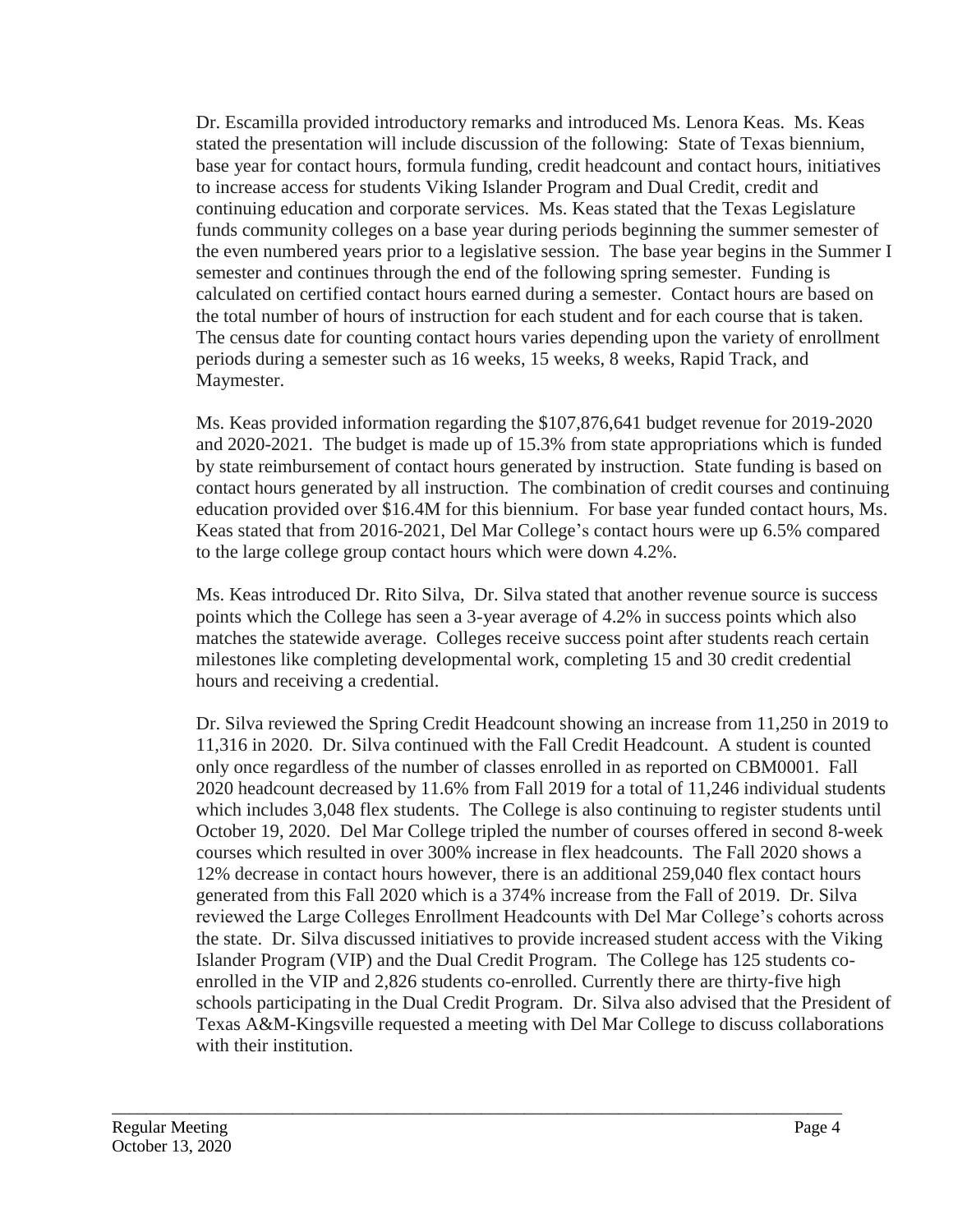Ms. Keas continued the presentation discussing Continuing Education and Corporate Services. For the first quarter in Continuing Education, the College has 2,417 enrollments which generated over 158,940 contact hours. Ms. Keas provided insight to the Adult Education Programs offered such as Industrial Technology, HSE Graduation Ceremony, and Certified Nurse's Aide. Accelerated Pathways programs are made possible with two grants awarded by the Texas Workforce Commission: 1) Ability to Benefit, and 2) Accelerate Texas. The largest growing program in Continuing Education is the Certified Nurse Aid program at nineteen school districts and twenty-five high schools. Ms. Keas then discussed the Rebuild Texas Carpentry Program which resulted from a \$1.2 Million grant to the Continuing Education Program and the Del Mar College Foundation. The Program targeted 120 students and ended up serving 327 students. There will be 31 students completing the current session and there are 43 students enrolled for the October 19, 2020 session.

Corporate Services Workforce Development works with regional and industrial partners to deliver on demand training. The combination of contracting training generated over \$1.2 million. Together with Texas Workforce Commission grants and apprenticeships almost \$3.1 million in revenues for the year 2019-2020. Ms. Keas further discussed the three areas of contract training over a five-year period which included grants and apprenticeships and also reviewed a summary of last five years for Corporate Services an\ Workforce Development has generated over \$14 Million in revenue to the College in contracts, grants, and apprenticeships.

Ms. Keas, Dr. Silva and Dr. Escamilla responded to questions from the Board of Regents.

• Write-offs of Account Receivables....................................................................Mr. Raul Garcia *(Goal 6: Financial Effectiveness and Affordability)*

Mr. Garcia provided information regarding student account receivable balances to write-off for Fiscal Year 2017 per the College policy B4.20. Mr. Garcia stated that the accounts receivable has been delinquent for three years are valued at \$215,887.00. All collection efforts have been exhausted. A hold will be placed on the accounts that have balances and students will not be able to access their academic records unless the balance is settled.

## **PENDING BUSINESS:**

Status Report on Requested Information *(Goal 5: Workforce Development, Community Partnerships, and Advocacy)*

Chair Scott reviewed the list of pending business.

## **CONSENT AGENDA**

\_\_\_\_\_\_\_\_\_\_\_\_\_\_\_\_\_\_\_\_\_\_\_\_\_\_\_\_\_\_\_\_\_\_\_\_\_\_\_\_\_\_\_\_\_\_\_\_\_\_\_\_\_\_\_\_\_\_\_\_\_\_\_\_\_\_\_\_\_\_\_\_\_\_\_\_\_\_\_\_\_\_\_\_\_

#### **CONSENT MOTIONS:**

*(At this point the Board will vote on all motions not removed for individual consideration.)*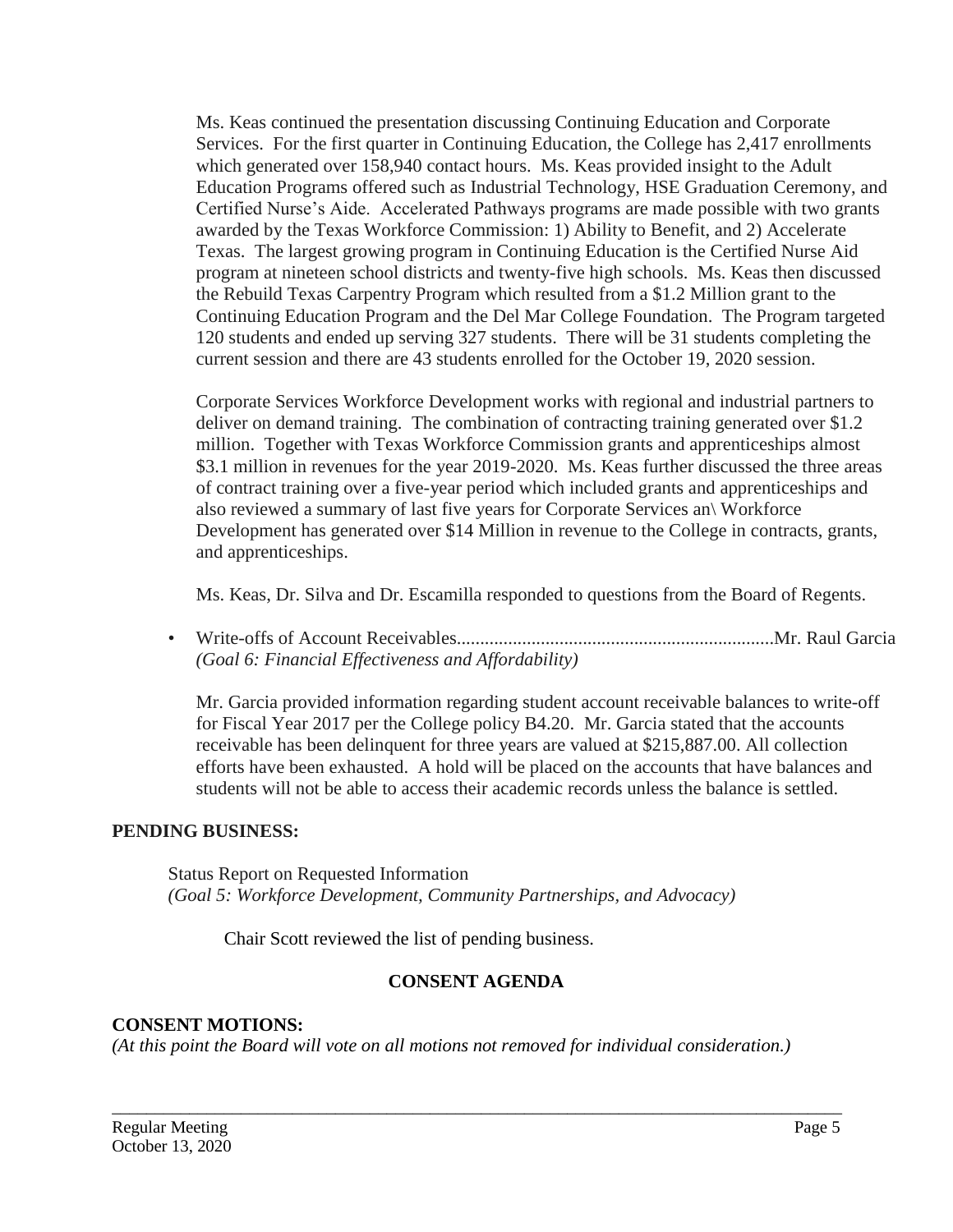## **ITEMS FOR DISCUSSION AND POSSIBLE ACTION:**

### **1. Approval of Minutes:**

Called Meetings, August 25, 2020 (10 a.m., Adoption of Budget, Tax Rate, and 12 p.m.) *(Goal 5: Workforce Development, Community Partnerships, and Advocacy)*

#### **2. Acceptance of Investments for September 2020** *(Goal 6: Financial Effectiveness and Affordability)*

Regent Adame made a motion to approve the Consent Agenda items. Regent Sherwood seconded the motion. There was no further discussion from the Board. A show of hands vote was taken, and the motion passed unanimously, 7-0 amongst Regents present, with Regents Adame, Averyt, Bennett, Garza, Hutchinson, Scott, and Sherwood in favor.

## **REGULAR AGENDA**

## **3. Discussion and possible action regarding the College's Quarterly Investment Report for the period ending August 31, 2020……………………………………………….Mr. Raul Garcia** *(Goal 6: Financial Effectiveness and Affordability)*

Mr. Garcia made introductory remarks and introduced Linda Patterson and David McElwain from Patterson & Associates. Ms. Patterson stated that the Corona Virus and the upcoming election would be the biggest factors affecting the markets and will continue to be into the 4<sup>th</sup> quarter. Mr. McElwain reviewed the College's Portfolio for period ending May 31, 2019 to August 31, 2020.

Mr. McElwain reviewed the make-up of the entire portfolio; provided an overview of pooled funds, excluding the Series 2018 and 2020 (A & B) bond funds, with Total Fiscal Year Earnings of \$574,936.00. The Series 2018 (A & B) Tax Bond Funds had Total Fiscal Year Earnings of \$249,169.00. The Series 2020 (A & B) Tax Bond Funds had earnings of \$69,890.00 at the end of August, 2020.

> Regent Averyt made a motion to approve the College's Quarterly Investment Report. Regent Bennett seconded the motion. There was no further discussion from the Board. A show of hands vote was taken, and the motion passed unanimously, 7-0 amongst Regents present, with Regents Adame, Averyt, Bennett, Garza, Hutchinson, Scott, and Sherwood in favor.

**4. Discussion and possible action regarding College's Quarterly Financial Report for the period ending August 31, 2020……………………………………………………………Mr. Raul Garcia**  *(Goal 6: Financial Effectiveness and Affordability)*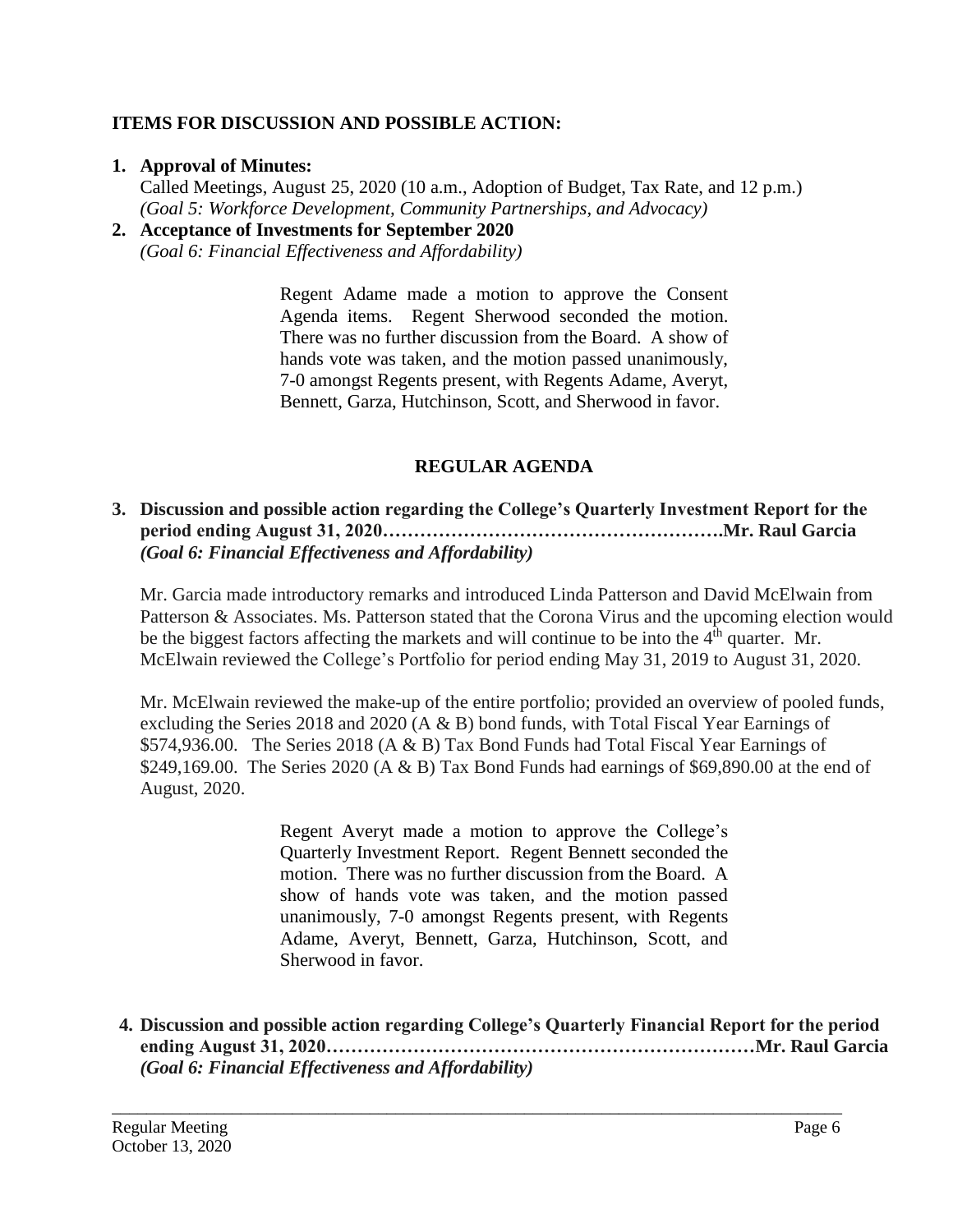Dr. Escamilla made introductory remarks.

Mr. Garcia stated that the College ended up the fiscal year financially sound despite the uncertainty on the longevity of the COVID-19 crisis. The College financial stability plan was redesigned to include reduced spending, a risk fund reserve, and revision to the cash reserve policy B4.1.1 relating to risk fund reserves.

As planned in the August Board meeting, the fiscal year 2020 financial surplus of \$9.1 million is available for the risk reserve fund. The College's revenues added \$807,000.00 to the surplus stemming from interest income and state appropriations. The College reduction in expenses added \$8.3 million to the surplus comprised of \$5 million from operating expenses and \$2.6 million from contingencies.

Mr. Garcia reviewed the Balance Sheet –Current Operating Funds. Mr. Garcia reported that the College ended the fiscal year with an operating cash and investment position of \$54.2 million which makes the College able to meet its obligations valued at \$23.1 million which includes accounts payable, sick leave, vacation payable, deferred tuition, and annual estimated pension.

> Regent Bennett made a motion to accept the College's Quarterly Financial Report. Regent Sherwood seconded the motion. There was no further discussion from the Board. Regents Adame, Averyt, Bennett, Garza, Hutchinson, Scott, and Sherwood voted by a show of hands and voted in favor of the motion. Regent Salinas audibly voted in favor of the motion. The motion passed unanimously, 8-0.

## **5. Discussion and possible action related to Internal Audit Follow-Up Report and Fiscal Year 2020 Annual Internal Audit Report……………………………………..Ms. Tammy McDonald** *(Goal 4: Learning Environments)*

Ms. McDonald began her presentation and stated that Dan Graves and W. Brandon Tanous from Weaver would present the 2020 Internal Audit Follow-up Reports in the Admission and Registrar area and 2020 Internal Audit Annual Report.

Mr. Tanous reported that the follow-up audit fieldwork was executed during the period of April 13, 2020 through April 22, 2020, related to the findings from the 2016 Internal Audit Report over Admissions and Registrar. The exit meeting was held on August 5, 2020, and additional procedures were performed following the exit meeting, upon receipt of additional documentation and information, to support the status of the findings presented. The follow-up procedures focused on the remediation efforts taken by Del Mar management to address the findings included in the 2016 Internal Audit Report over Admissions and Registrar, and to validate that appropriate corrective action had been taken. They evaluated the corrective action of the 2 partially remediated internal audit findings from the 25 overall findings identified in the 2016 Internal Audit Report over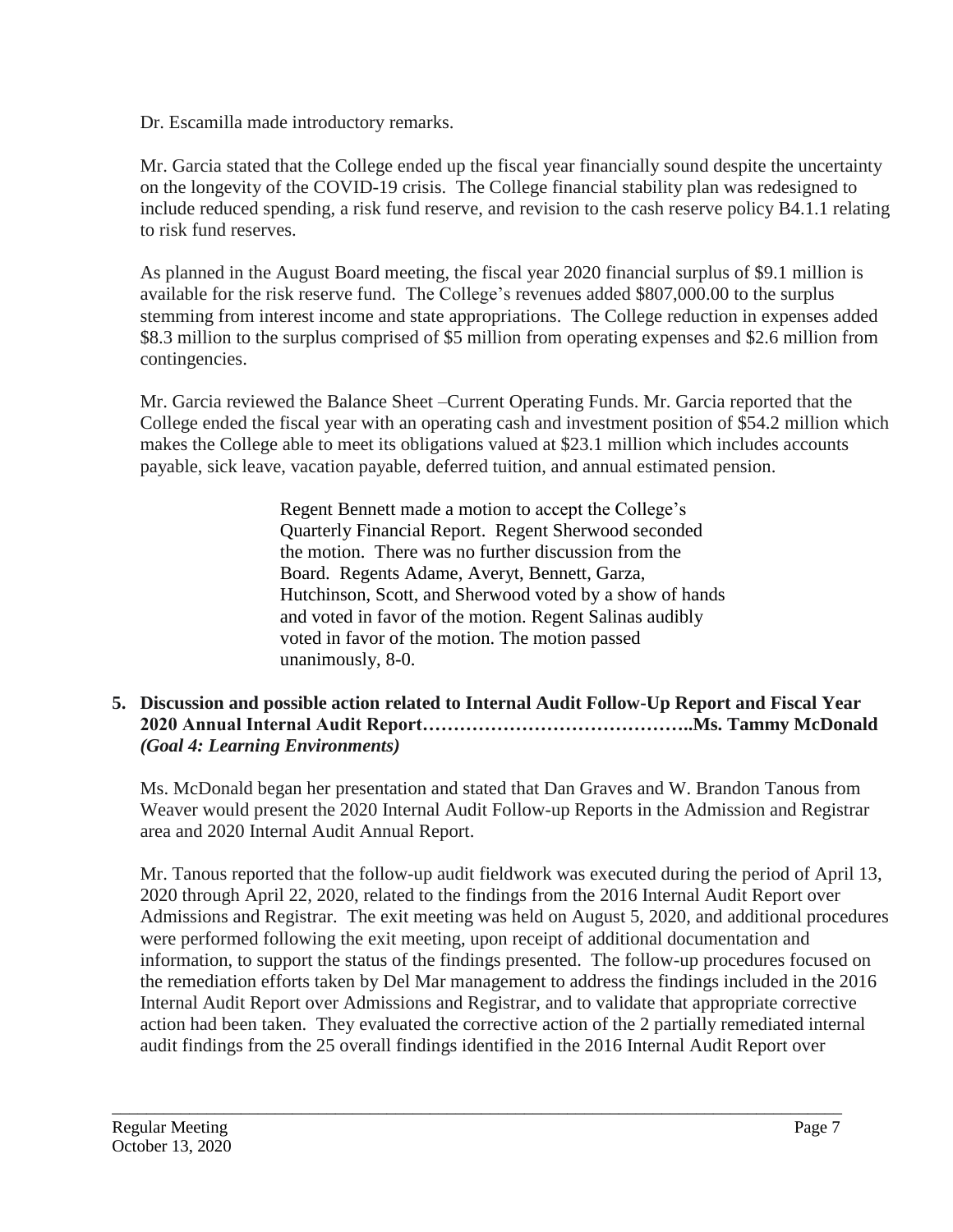Admissions and Registrar. The partially remediated findings at a moderate risk included advisor training and advisor continuing education.

Mr. Graves continued with his presentation regarding the Annual Internal Audit Report which is due to state oversight agencies and posted on the College's website by November 1, 2020. Mr. Graves provided a summary of the report which included compliance with Texas Government Code 2102.015; compliance with Texas Government Code 2102.015; internal audit plan for Fiscal Year 2020; consulting services and non-audit services completed; external quality assurance review; internal audit plan for Fiscal Year 2021; external audit services performed for the College; and reporting suspected fraud and abuse.

Mr. Graves responded to questions from the Board of Regents.

Ms. McDonald and Dr. Escamilla responded to questions from the Board of Regents.

Regent Bennett made a motion to approve the Internal Audit Follow-up Report and acceptance of the 2020 Annual Internal Audit Report. Regent Averyt seconded the motion. There was no further discussion from the Board. Regents Adame, Averyt, Bennett, Garza, Hutchinson, Scott, and Sherwood voted by a show of hands and voted in favor of the motion. Regent Salinas audibly voted in favor of the motion. The motion passed unanimously, 8-0.

## **6. Discussion and possible action regarding proposed Del Mar College District Policy on Tax Abatement Agreements, Policy B4.37**

**…………………………………………….Ms. Lenora Keas and Mr. Augustin Rivera, Jr.** *(Goal 5: Workforce Development; Community Partnerships, and Advocacy)*

Mr. Augustin Rivera, Jr. began the presentation by providing a background of the proposed Del Mar College District Policy on Tax Abatement Agreements - Policy B4.38. Mr. Rivera continued the presentation regarding Consideration of Abatement Requests which include Agreements for the abatement of ad valorem taxes assessed and levied by the District for maintenance and operation of the District and which may be authorized by the Board based on specific conditions and subject to the applicant demonstrating compliance with the minimum criteria: authorized facilities, creation of new values, new and expansion of existing facilities, eligible property and value and term of abatement.

Mr. Rivera reported that the proposed project minimum criteria includes the covered area located within the District, projected increase of appraised property valuations, create more jobs (by contractual agreement), and no adverse impact on existing facilities. In addition to other requirements pursuant to policy and regarding scope, term and amount of Abatement.

The proposed policy outlines the following in order to facilities an orderly and transparent process for considering authorized Tax Abatement agreements: application and contents; agreement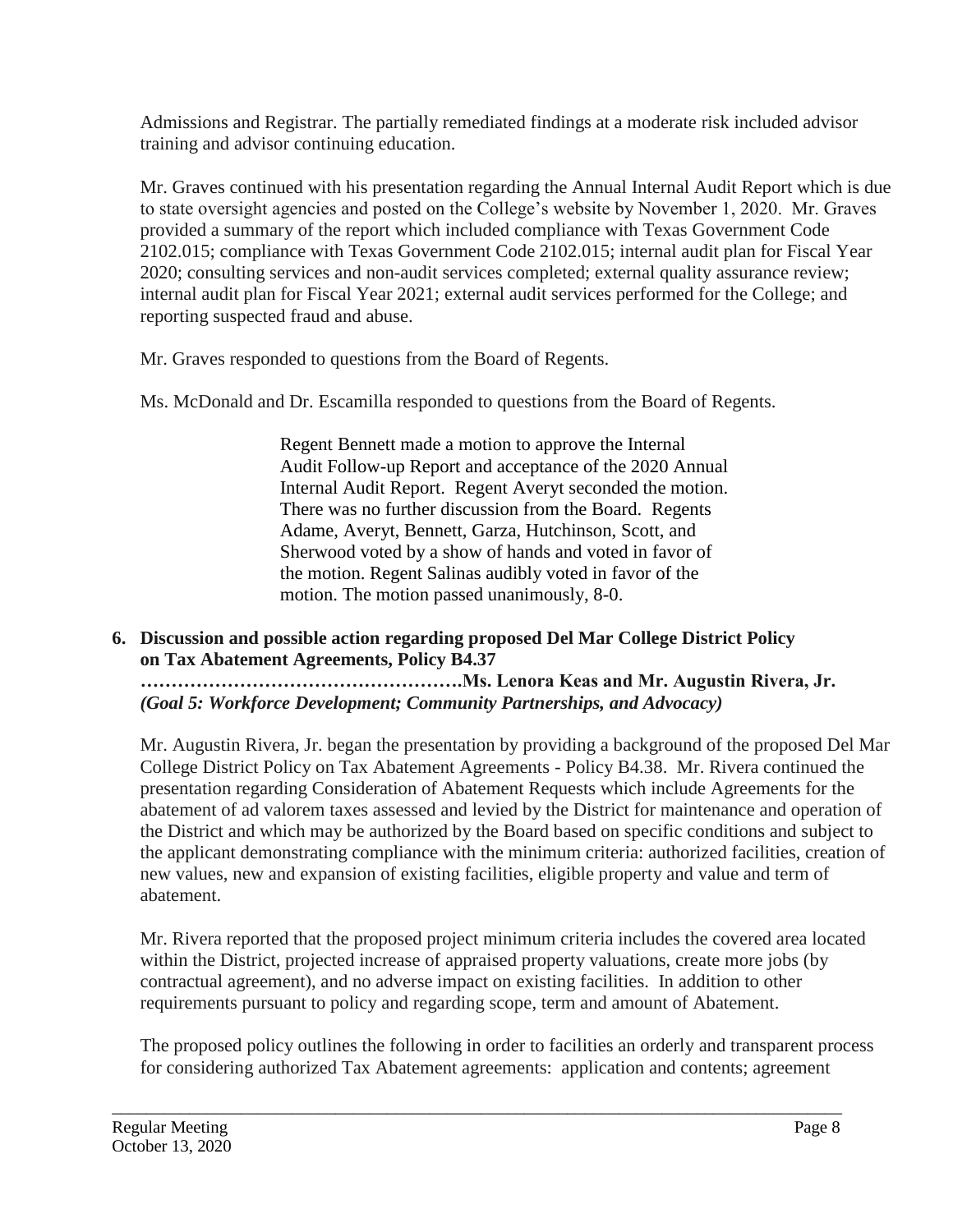execution; recapture; administration responsibilities; assignment based on Board's discretion; and review of provisions.

Under the procedure, the College receives a request to participate in Tax Abatement projects, administration notifies the Board and provides an estimate of when a report can be presented. The Administration evaluates the request in accordance with the application consideration and prepares a report and recommendation for consideration. A report and recommendation are then presented to the Board for deliberation and action at a public Board meeting.

Mr. Rivera reviewed the chart that shows the Policy Recommendation has been passed on to the different Councils as well as the President's Executive Team. Mr. Rivera stated that there are no abatement requests pending.

Ms. Keas and Mr. Rivera responded to questions from the Board of Regents.

Regent Adame made a motion to approve Del Mar College District Policy on Tax Abatement Agreements, Policy B4.38. Regent Hutchinson seconded the motion. There was no further discussion from the Board. A roll call vote was taken and the motion passed unanimously, 8-0, with Regents Scott, Adame, Averyt, Bennett, Garza, Hutchinson, Salinas, and Sherwood in favor. The motion passed unanimously, 8-0.

## **7. Discussion and possible action regarding proposed Del Mar College participation in Tax Increment Reinvestment Zone #5 Bohemian Colony …………………………………………….Ms. Lenora Keas and Mr. Augustin Rivera, Jr.**

*(Goal 6: Financial Effectiveness and Affordability)* 

Dr. Escamilla provided opening remarks. Ms. Lenora Keas began the presentation by providing an overview regarding the City of Corpus Christi Ordinance #032183 which was passed on August 18, 2020 which created Tax Increment Reinvestment Zone #5 (TIRZ #5). The purpose of TIRZ #5 is to promote development by reimbursing the development of infrastructure improvements.

Tax Increment financing is a tool authorized by Chapter 311 of the Texas Tax Code by which local governments can reinvest tax revenues from certain taxable property in the District to fund the costs of certain public works, or other projects that benefit a specific geographical area.

TIRZ #5's duration will be 20 years from 2020 through 2040, and both the City of Corpus Christi and Nueces County are participating. The majority of the acreage has an agricultural tax exemption and is valued at \$825,000.00. The development is expected to add \$320 Million in value to the TIRZ over the 20-year term.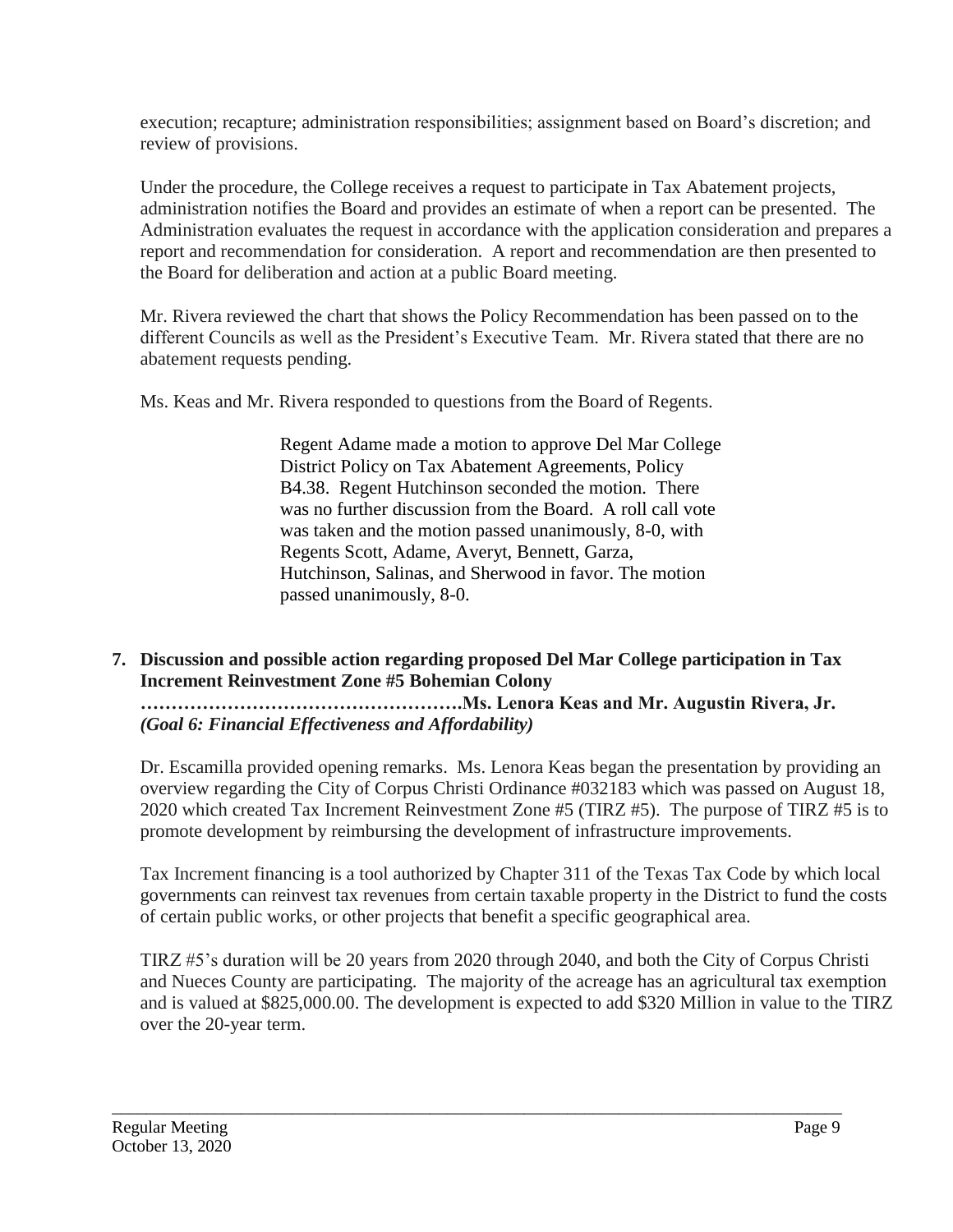The TIRZ Board has been created and one position on the Board is designated for Del Mar College. The Administration has evaluated the TIRZ #5 proposal in accordance with Board Policy B4.37. It was recommended that the Board approve TIRZ #5 at 75% contributions for a maximum of 14 years with a maximum contribution of up to \$4,000,000 and will have increased tax valuation to \$277 Million. Contributions to the TIRZ incentives are on a reimbursement basis. The amount of revenue that would be generated to the College at 10-years is \$697,742 and at 14-years the revenue would be \$1.5 million. The project will have an increased impact on the DMC Mission in support of economic development and programs such as construction, management and supervision, accounting, and real estate sales.

It was recommended to the Board that they appoint a representative to serve on the TIRZ #5 Board, and it was also recommended that the Board direct Administration to enter into an Interlocal Agreement with the City of Corpus Christi.

Ms. Heather Hurlbert, Finance Director with the City of Corpus Christi and Mr. Roberto Santos Williams with the Bohemian Colony were introduced to answer questions from the Board and provide further information if needed.

Ms. Keas and Dr. Escamilla responded to questions from the Board of Regents.

Regent Rudy Garza recused himself from discussion and/or voting on this Agenda item.

Regent Hutchinson made a motion to accept the participation in TIRZ #5 for 20 years at 75% with a maximum contribution of \$4 Million, and to authorize the Chair to appoint a Board Representative to the TIRZ #5 Board at a later date. Regent Adame seconded the motion. A discussion was held to clarify the years of participation. A roll call vote was taken, and the motion passed, 7-0 amongst Regents present, with Regents Adame, Averyt, Bennett, Hutchinson, Salinas, Scott, and Sherwood in favor. Mr. Garza abstained.

## **8. Discussion and possible action related to approval of Construction Contract for Workforce Development Center Upgrades to Support the Pilot Plant Project**

**………………………………………………………………………….Mr. John Strybos** *(Goal 6: Financial Effectiveness and Affordability)* 

\_\_\_\_\_\_\_\_\_\_\_\_\_\_\_\_\_\_\_\_\_\_\_\_\_\_\_\_\_\_\_\_\_\_\_\_\_\_\_\_\_\_\_\_\_\_\_\_\_\_\_\_\_\_\_\_\_\_\_\_\_\_\_\_\_\_\_\_\_\_\_\_\_\_\_\_\_\_\_\_\_\_\_\_\_

Dr. Escamilla provided opening remarks. Mr. John Strybos began the presentation with providing background and completion status information regarding the Workforce Development Center Pilot Plant Project. Mr. Strybos also provided the Board photographs of the completed building, classrooms, control room, labs and simulators.

Mr. Strybos stated that the next steps needed to support the upgrades to the Workforce Development Center to support the Pilot Pant project and academic programs requirements would be approval of